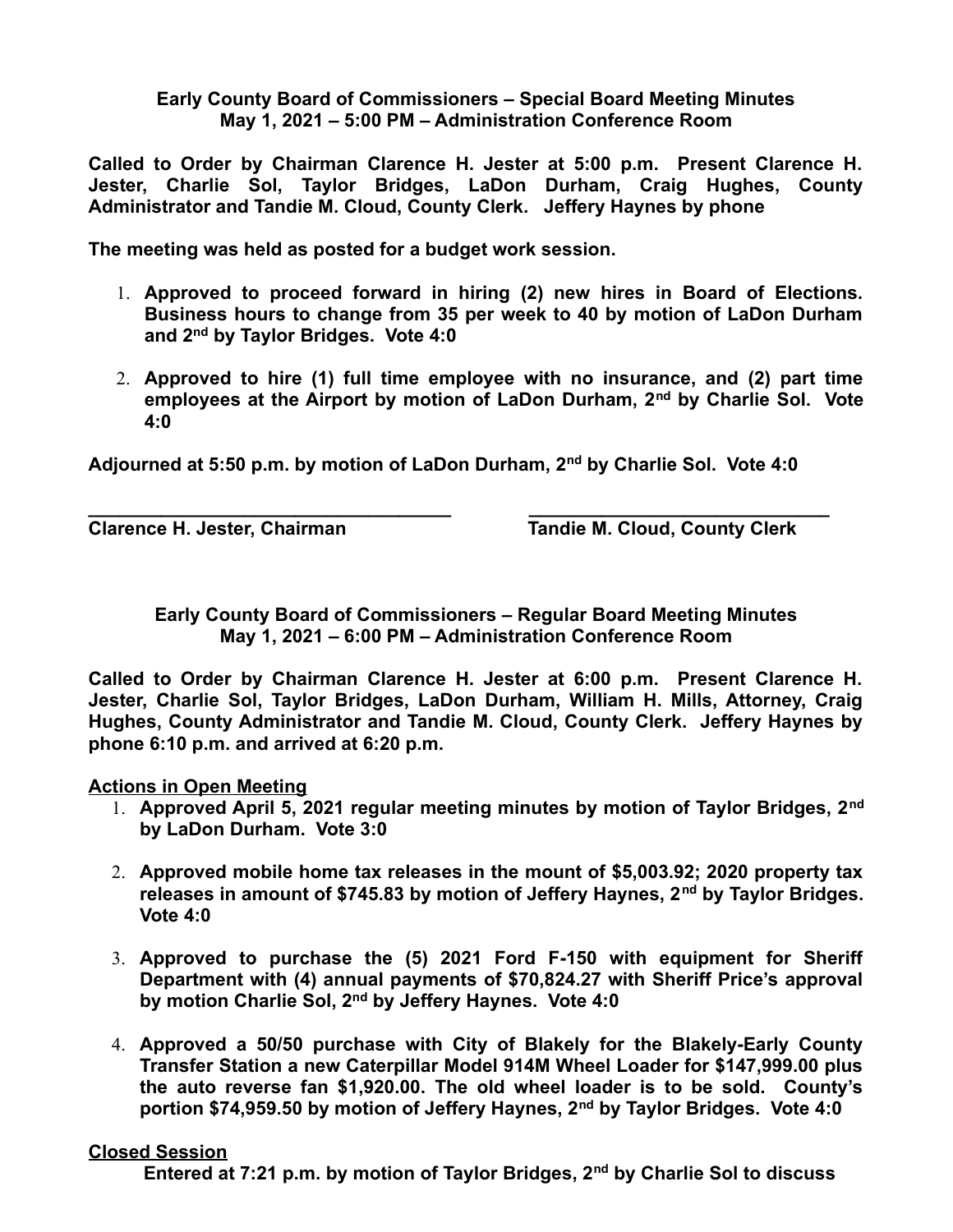**litigations. Vote 4:0** 

 **Exited at 7:29 p.m. to open meeting with authorization for Chairman to sign the Executive Session Affidavit by motion of LaDon Durham, 2nd by Taylor Bridges. Vote 4:0** 

1. **Accepted offer from the City of Blakely to pay (1/2) of what owed in Dissolvement of Public Safety, and instructed Attorney for County, Bill Mills to write up agreement by motion of LaDon Durham, 2nd by Charlie Sol. Vote 4:0**

**Adjourned at 7:35 p.m. by motion of Jeffery Haynes, 2nd by Taylor Bridges. Vote 4:0**

**\_\_\_\_\_\_\_\_\_\_\_\_\_\_\_\_\_\_\_\_\_\_\_\_\_\_\_\_\_\_\_\_\_\_\_ \_\_\_\_\_\_\_\_\_\_\_\_\_\_\_\_\_\_\_\_\_\_\_\_\_\_\_\_\_**

**Clarence H. Jester, Chairman Tandie M. Cloud, County Clerk** 

**Early County Board of Commissioners – Special Board Meeting Minutes May 10, 2021 – 5:00 PM – Administration Conference Room**

**Called to Order by Chairman Clarence H. Jester at 5:00 p.m. Present Clarence H. Jester, Charlie Sol, Taylor Bridges, Craig Hughes, County Administrator and Tandie M. Cloud, County Clerk. Jeffery Haynes arrived at 5:25 p.m. LaDon Durham was unable to attend.**

**The meeting was held as posted for a budget work session.**

## **Actions in Open Meeting**

1. **Approved to join National Association of County (NACo) recommended by ACCG by motion of Charlie Sol, 2nd by Taylor Bridges. Vote 3:0**

**Adjourned at 6:36 p.m. by motion of Charlie Sol, 2nd by Taylor Bridges. Vote 3:0**

**\_\_\_\_\_\_\_\_\_\_\_\_\_\_\_\_\_\_\_\_\_\_\_\_\_\_\_\_\_\_\_\_\_\_\_ \_\_\_\_\_\_\_\_\_\_\_\_\_\_\_\_\_\_\_\_\_\_\_\_\_\_\_\_\_ Clarence H. Jester, Chairman Tandie M. Cloud, County Clerk** 

**Early County Board of Commissioners – Special Board Meeting Minutes May 17, 2021 – 5:00 PM – Administration Conference Room**

**Called to Order by Chairman Clarence H. Jester at 5:00 p.m. Present Clarence H. Jester, Charlie Sol, Taylor Bridges, Jeffery Haynes, and LaDon Durham, Craig Hughes, County Administrator and Tandie M. Cloud, County Clerk.** 

**The meeting was held as posted for a budget work session.**

**Adjourned at 6:36 p.m. by motion of Jeffery Haynes, 2nd by LaDon Durham. Vote 4:0**

**\_\_\_\_\_\_\_\_\_\_\_\_\_\_\_\_\_\_\_\_\_\_\_\_\_\_\_\_\_\_\_\_\_\_\_ \_\_\_\_\_\_\_\_\_\_\_\_\_\_\_\_\_\_\_\_\_\_\_\_\_\_\_\_\_**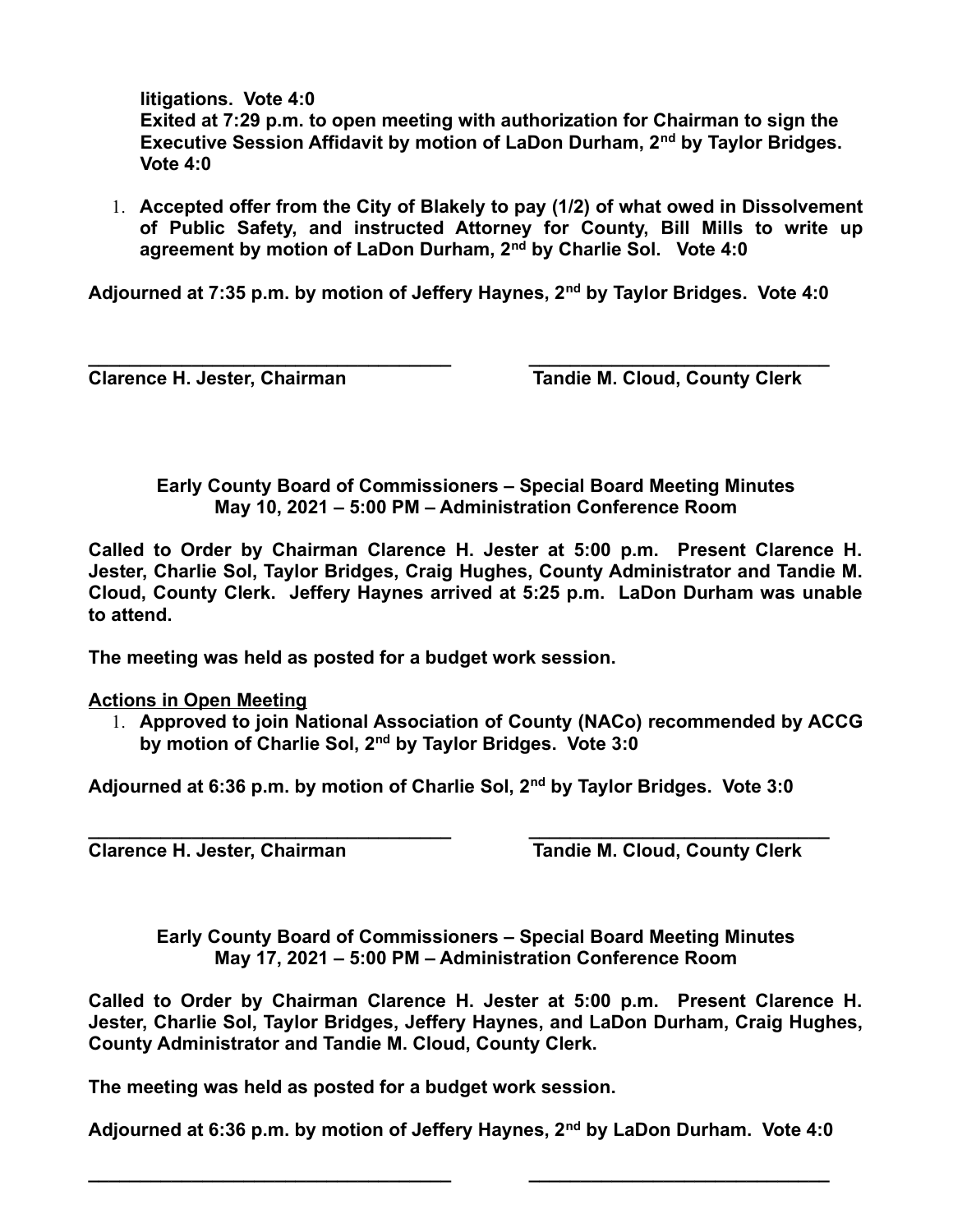**Early County Board of Commissioners – Special Board Meeting Minutes May 27, 2021 – 5:00 PM – Administration Conference Room**

**Called to Order by Chairman Clarence H. Jester at 5:00 p.m. Present Clarence H. Jester, Charlie Sol, Taylor Bridges, Jeffery Haynes, and LaDon Durham, Craig Hughes, County Administrator and Tandie M. Cloud, County Clerk.** 

**The meeting was held as posted for executive session.**

**Actions in Open Meeting**

- 1. **Approved reallocating funds in Public Works and Solid Waste since eliminating (1) position in Public Works; Keith Higginbotham promoted to Assistant Public Works Supervisor with a \$5,000.00 raise, rest of employees 75 cent raise except for part-time with no over-time unless storm related, including \$50.00 a month for use of personal cell phones by motion of Taylor Bridges, 2nd by LaDon Durham. Jeffery Haynes voted against. Vote 3:1**
- 2. **Denied request for Solid Waste part-time employee position to full-time, leave way it is operating by motion of LaDon Durham, 2nd by Charlie Sol. Vote 4:0**
- 3. **Approved increase request from Blakely-Early County Recreation Department "BECRD" of \$500.00 annually by motion of Jeffery Haynes, 2nd by Charlie Sol. LaDon Durham and Taylor Bridges voted against. Chairman Clarence H. Jester voted in favor. Vote 3/2**
- 4. **Approved to transfer the following from General Fund budget to SPLOST 2018 budget: Administration-\$1900.00; Airport-\$8500.00; Assessor-\$900.00; Public Works-\$13,500.00; Public Buildings-\$1200.00; and Sheriff-\$34,000.00. (see list in minute file) by motion of LaDon Durham, 2nd by Jeffery Haynes. Vote 4:0**
- 5. **Approved budgets for Law Library, EMA, SPLOST 2018, T-SPLOST, LMIG, Consultant Fee, Drug Abuse Treatment, Jail Fund Building by motion of Jeffery Haynes, 2nd by LaDon Durham. Vote 4:0**
- 6. **Tabled Retirement change from 30/55 to 20/55 for county employees till receive further information from ACCG by motion of Jeffery Haynes, 2nd by Charlie Sol. Vote 4:0**
- 7. **Approved to keep the same policy as FY 2021 with new rate increases by motion of Charlie Sol, 2nd by Jeffery Haynes. Vote 4:0**
- 8. **Approved to remove from General Fund budget expense Administration-\$634.00; Probate-\$1,350.00 and Solid Waste-\$4000.00 (see list in minute file) by motion of Jeffery Haynes, 2nd by LaDon Durham. Vote 4:0**
- 9. **Approved request from City of Arlington to contribute \$2,500.00 for Arlington Recreation Department by motion of Jeffery Haynes, 2nd by Charlie Sol. LaDon Durham and Taylor Bridges voted against. Chairman Clarence H. Jester voted in**